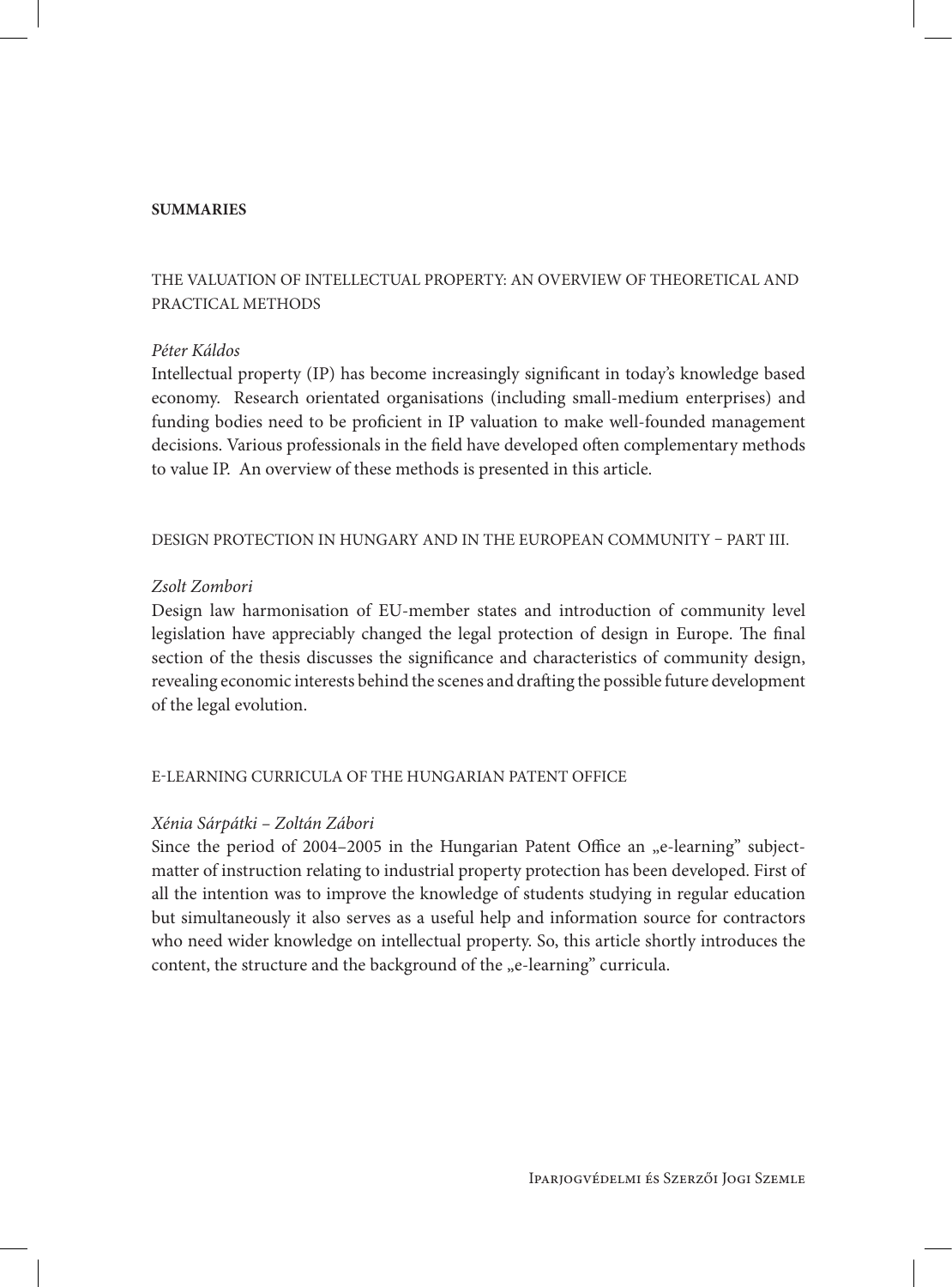#### SUMMARIES 275

## INTERESTING DECISIONS CONCERNING PATENTS FROM THE PRACTICE OF THE AMERICAN COURTS IN THE YEARS 2001 AND 2002

#### *Tivadar Palágyi*

This study outlines the most interesting decisions relating to patents from the practice of the Board of Appeals and Patent Interferences of the U.S. Patent and Trademark Office and the American courts in the years 2001 and 2002. Although the decisions treated reflect the American patent practice, it is possible to draw useful conclusions from most of them concerning both the European and the domestic legal practice.

#### IS THE SIGN SAT.2' DESCRIPTIVE ? ECI'S JUDGEMENT

### *Sándor Vida*

Registration of the sign sat.2' as a community trademark was sought for different goods and services. OHIM's Examiner refused the application so far as concerned goods within Classes 9 and 16 and services within Classes 38, 41 and 42. The Board of Appeal dismissed the appeal so far as it concerned the services in Classes 38, 41 and 42. The applicant filed claim requesting to annul the contested decision. The Court of First Instance partially annulled the decision of the Board of Appeal (T-323/00). ECJ settled aside the judgement of the Court of First Instance and that of the Board of Appeal, judging that the grounds on which the Board of Appeal considered, namely that the sign sAT.2' is devoided of distinctive character are unfounded (C-329/02). It seems that Opinion of Mr. Advocate General Jacobs was decisive in this case. Moreover the statement of ECJ, namely that registration of a sign as a trademark is not subject to a finding of a specific level of linguistic or artistic creativity or imaginativeness (point 41.) deserves general interest.

# SIGNIFICANT RULINGS ON COMMUNITY TRADEMARKS BY THE COURTS OF LUXEMBOURG IN 2005

#### *Szilvia Polyák – Arnaud Folliard-Monguiral*

The purpose of this article is to give a quick overview of the most significant trademark cases decided in 2005 by the Luxembourg Courts and the OHIM Boards of Appeal. The article has a practical bias and is aimed at readers who wish to rapidly find the key decisions of 2005. The cases treated are grouped according to the articles of the Council Regulation (EC) No 40/94 on the Community trademark. Both procedural and substantial issues are discussed. The first part deals with the absolute grounds, the second part with relative grounds. Comparison of goods, services and signs is also provided in the end of the study.